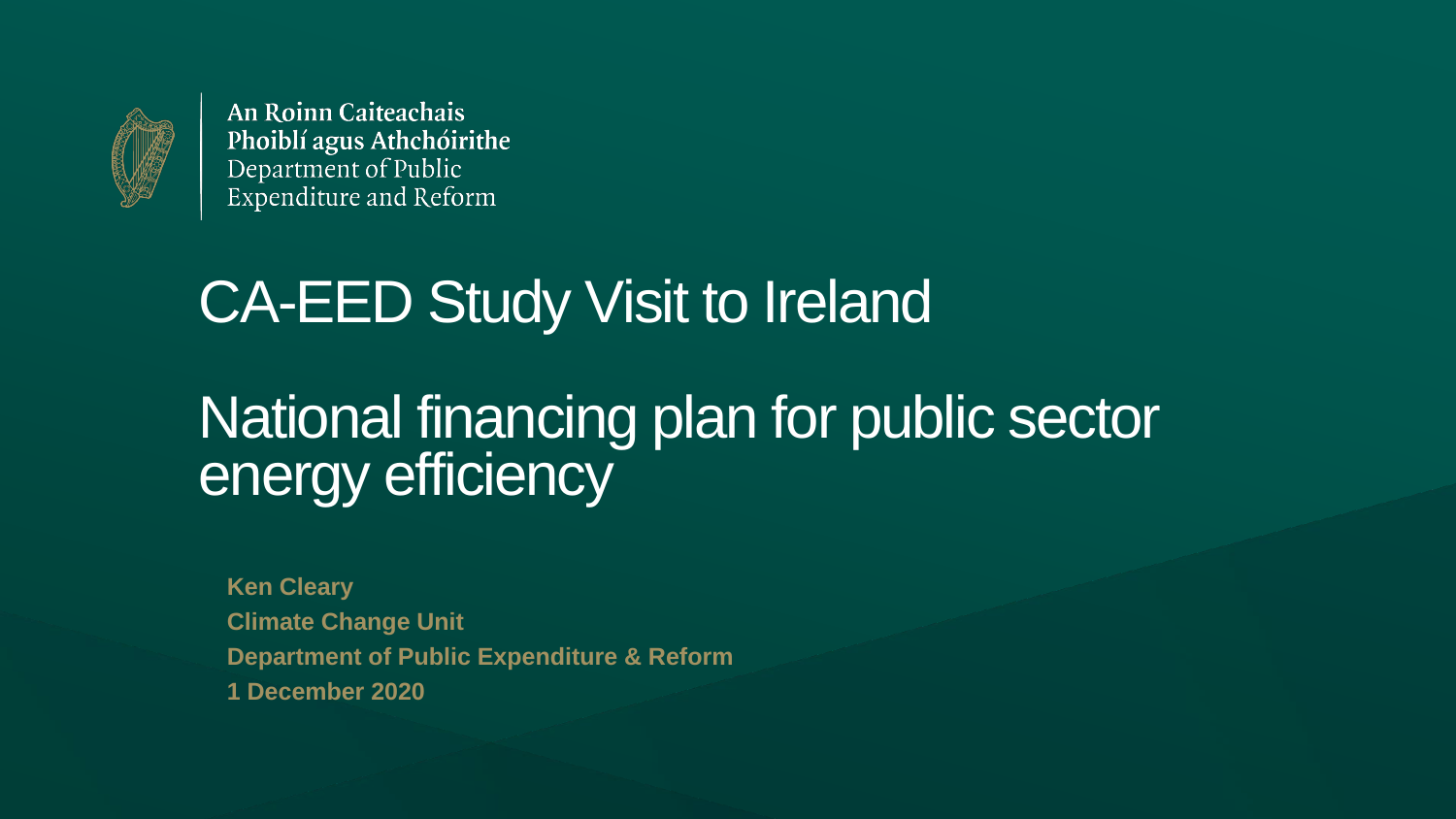





DPER's role is to ensure public spending is well targeted, well managed and sustainable

### Context

Within DPER, the role of the Climate Change Unit is to:

- 1. Provide advice to Minister and Government re cost implications of individual climate/energy proposals;
- 2. Ensure that public financial procedures take proper account of climate considerations.

DPER has identified a failure to make adequate progress towards climate and energy targets as some of the most critical risks facing the Irish State and the Exchequer. But poorly targeted or ineffective measures also a significant threat.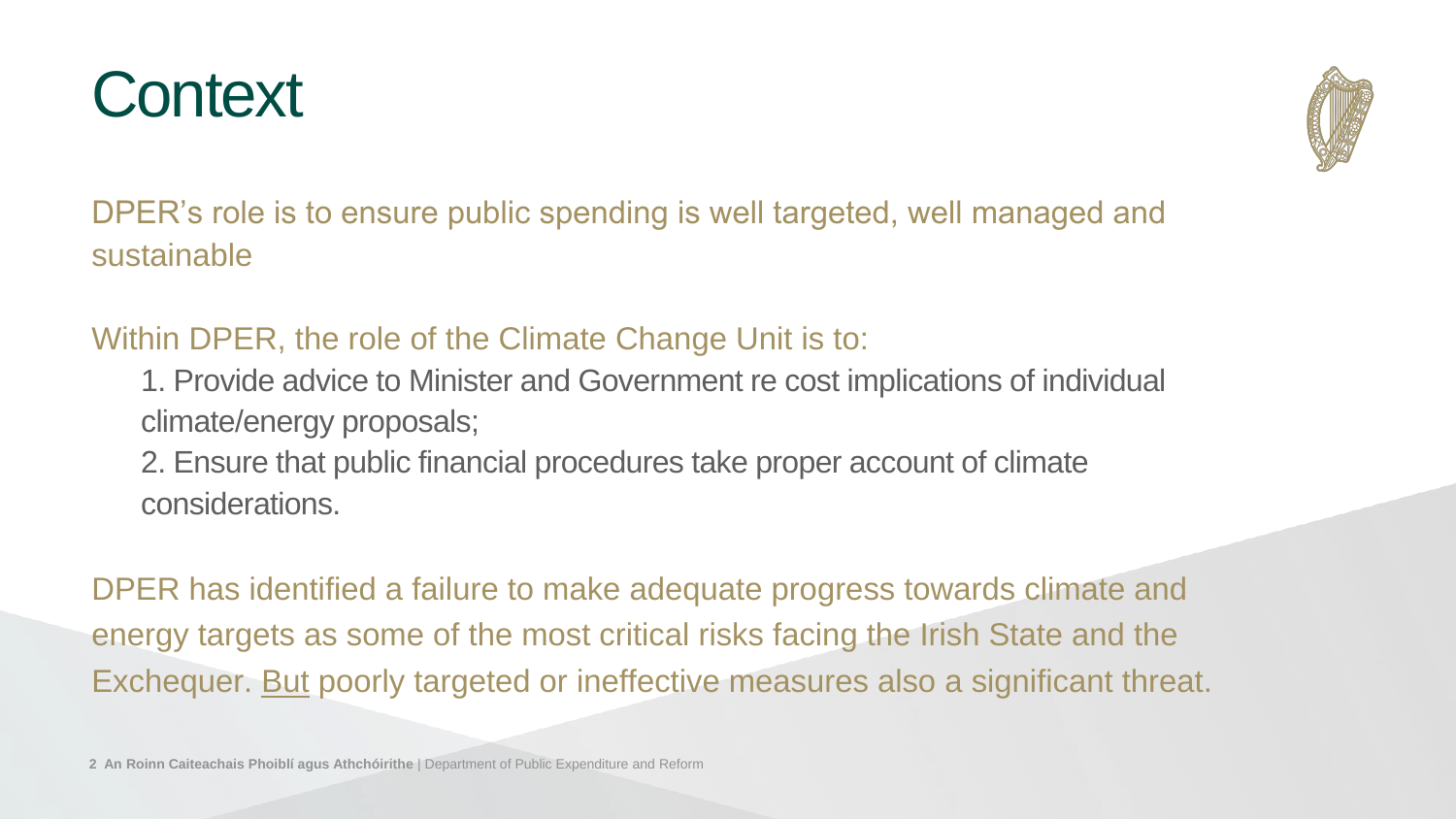





#### Financing for Climate Change **Overall State Investment**

- The National Development Plan sets out the public capital investment that we will be available over the period 2018 – 2027
- 4% of GNI<sup>\*</sup> to be invested annually to reach €91 billion in Exchequer capital investment by 2027
- For public sector energy efficiency specifically €750m in Exchequer Funds
- Other sources of Government funding Climate Action Fund & Investment by State companies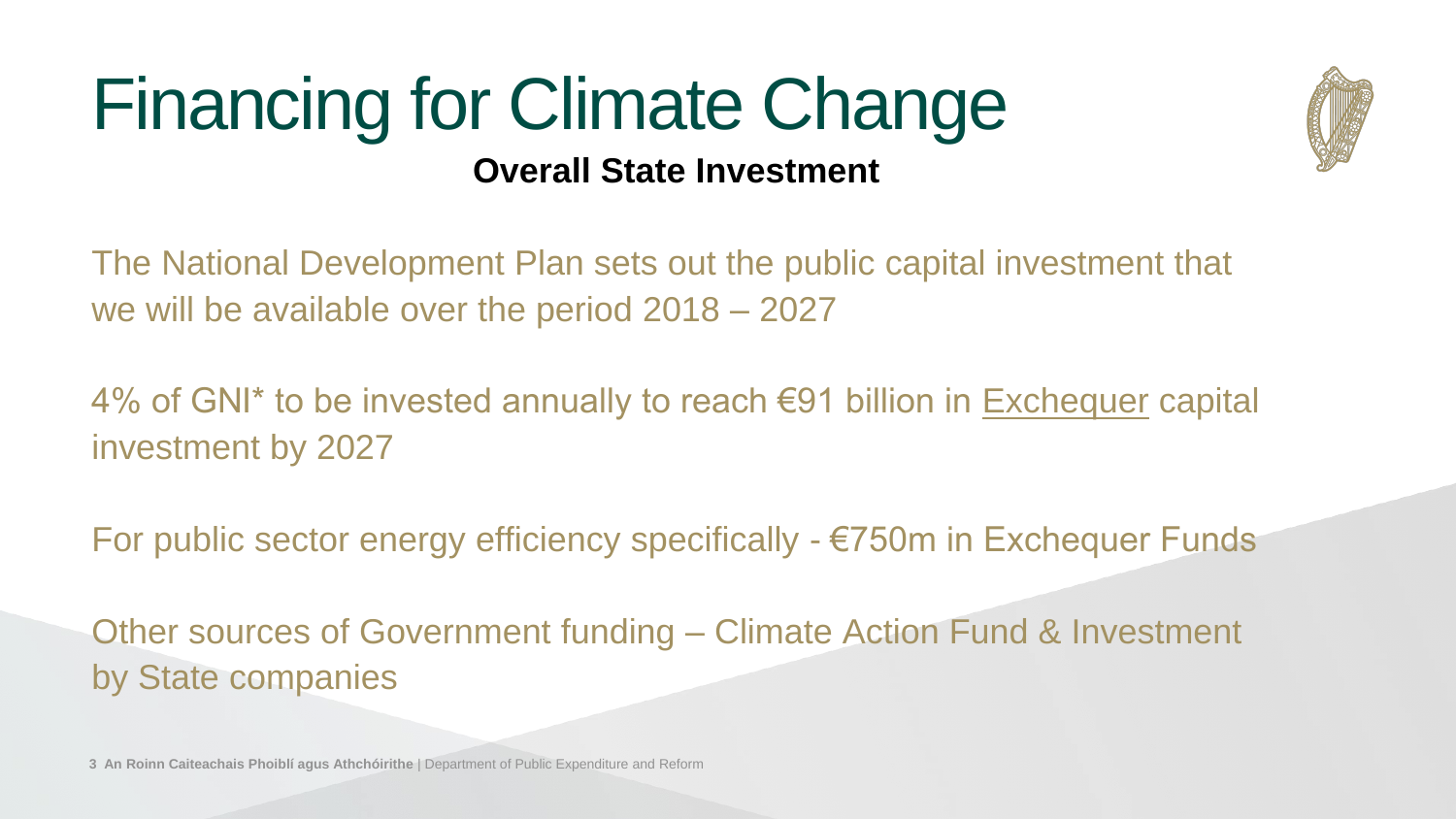#### **Public Expenditure** 2018-22

**S** 

**PARTICULAR SERVERENT** 

 $\frac{8}{8}$ 

ہے

**Processing** 

 $24%$  Health

 $\frac{3}{3}$ 



- Housing, Planning & Local Government
- Transport, Tourism & Sport
- Education & Skills
- Business, Enterprise & Innovation
- Communications, Climate Action & Environment
- Other Sectors





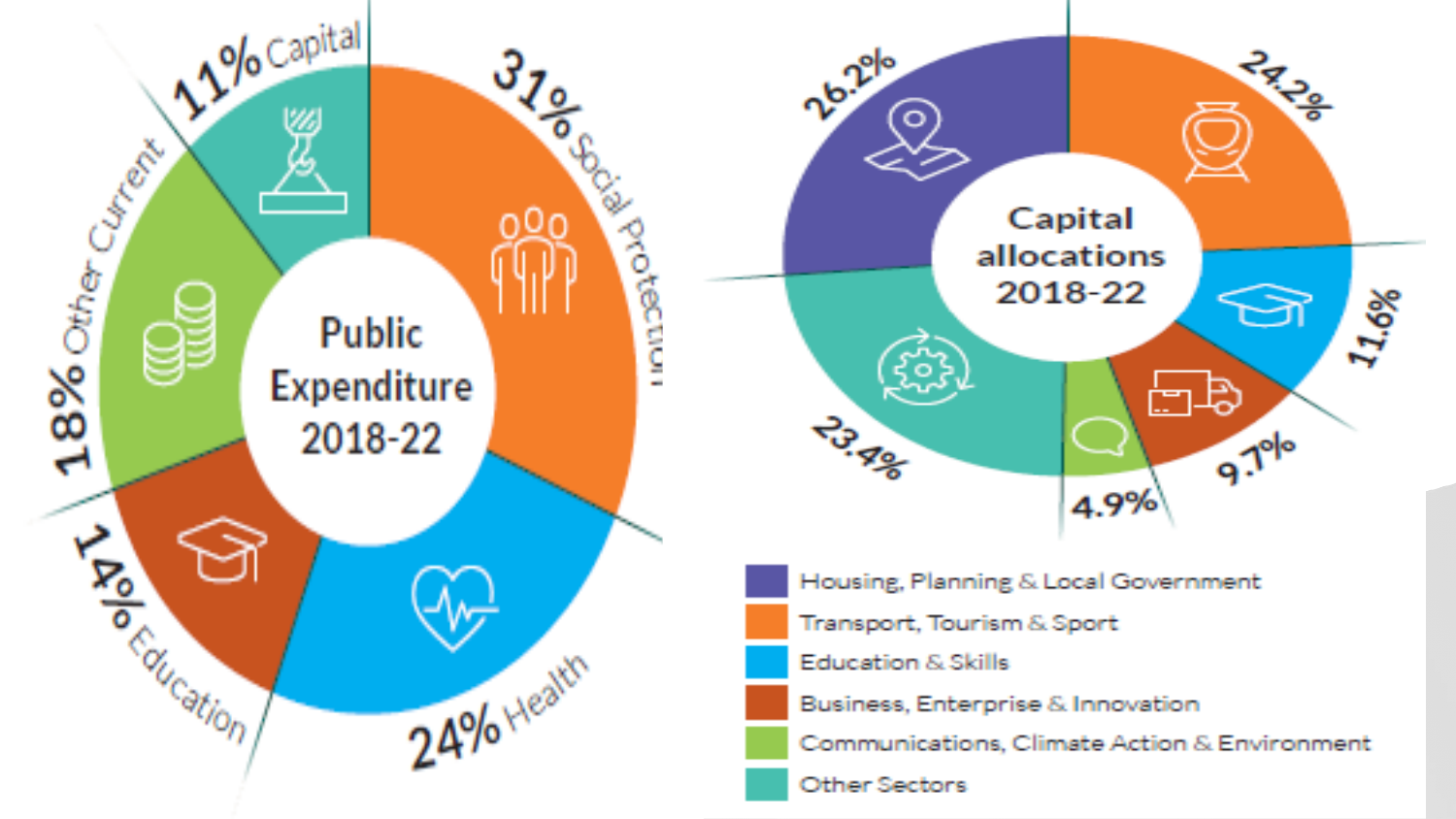## Public Sector Energy Efficiency Political Commitment and Specific Exchequer Allocation but Total







• *ensur thaeovrl fcapitl nvesmtplaned fortheu isat*

- ➢ DPER worked with DECC and SEAI to seek EU support on the achievement of this target via the Structural Reform Support Service
- ➢ Objective:

- 1. How much is the achievement of the NDP target likely to cost?
- 2. What options are available that might maximise the use of Exchequer funds, such as EPCs?
- 3. How should the upgrade programme be appropriately structured and managed?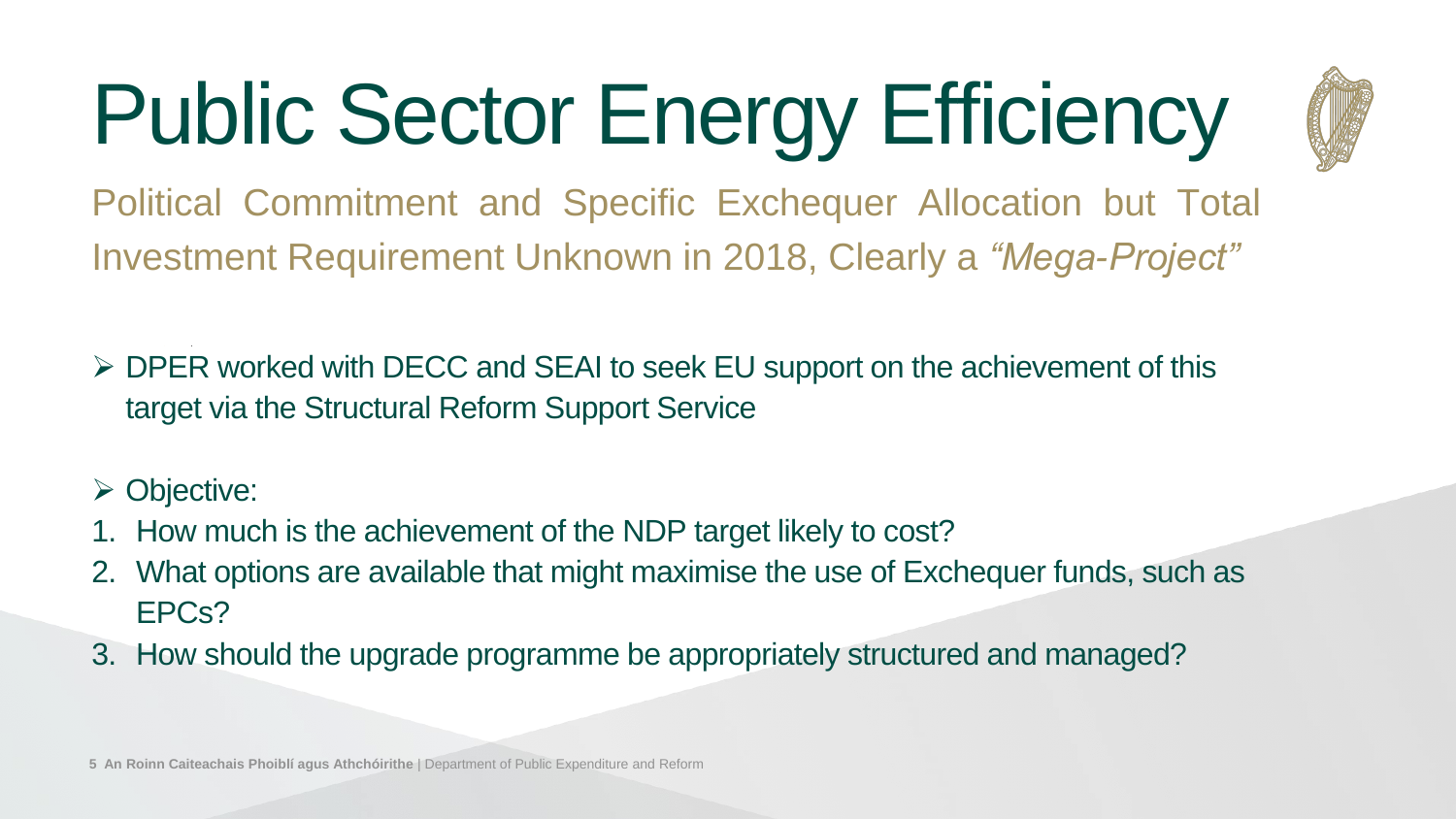

## The Scale of the Problem Barriers to target identified by Public Sector Bodies

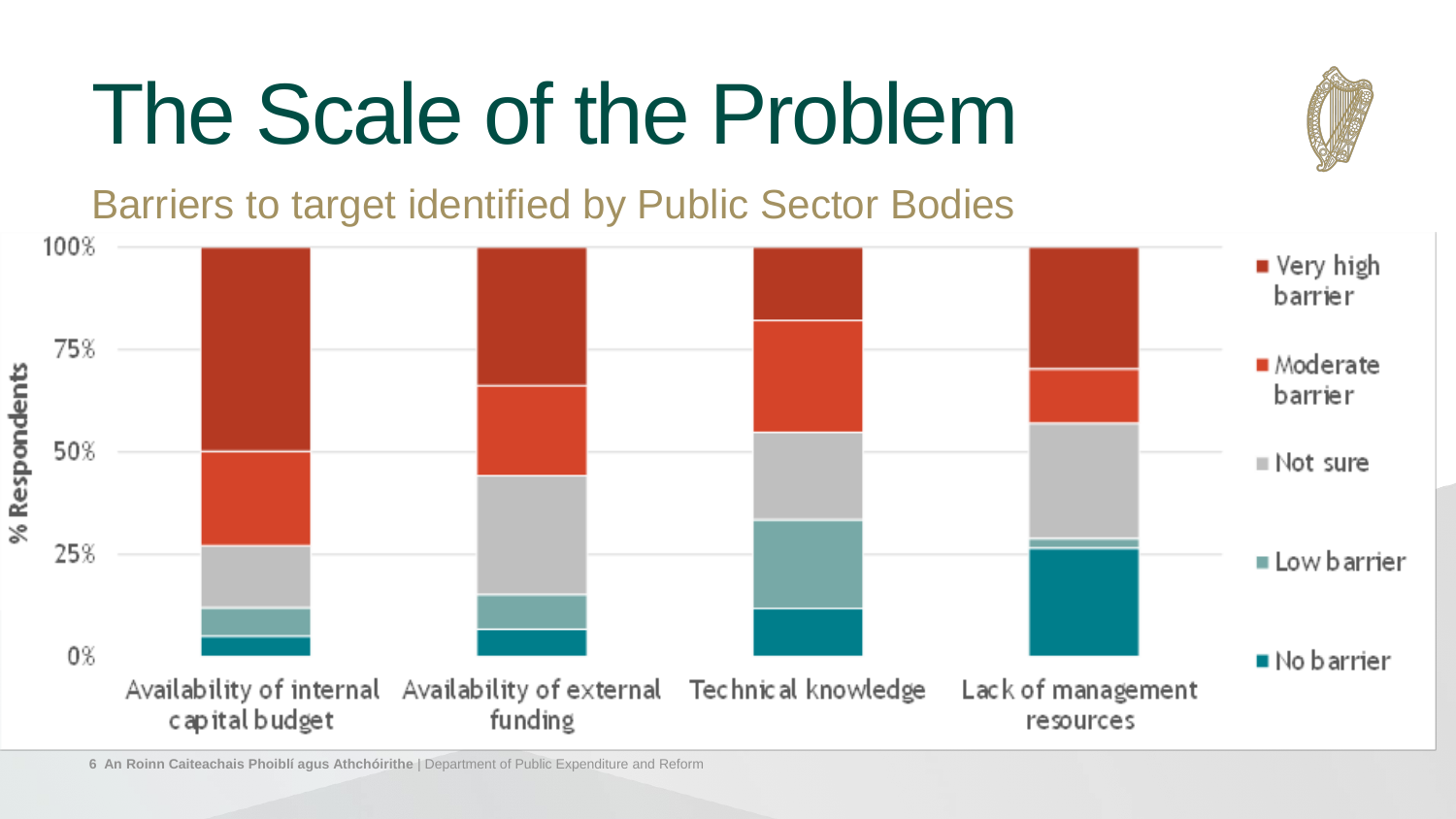





## The Scale of the Problem

Approx. 15,000 buildings in total. Poor data availability for some but analysis suggests that **total investment cost likely to be approx. €9.4 billion in today's cost**

Does not include:

- Heritage Buildings
- Leased Buildings
- Non-Energy Costs
- Project Management
- VAT

• Compliance with 2050 *Net Zero* Commitment

Half of all Public Sector Bodies unprepared to develop an appropriate business case for deep renovation and lack technical expertise to determine what is necessary

• *ensur thaeovrl fcapitl nvesmtplaned fortheu isat*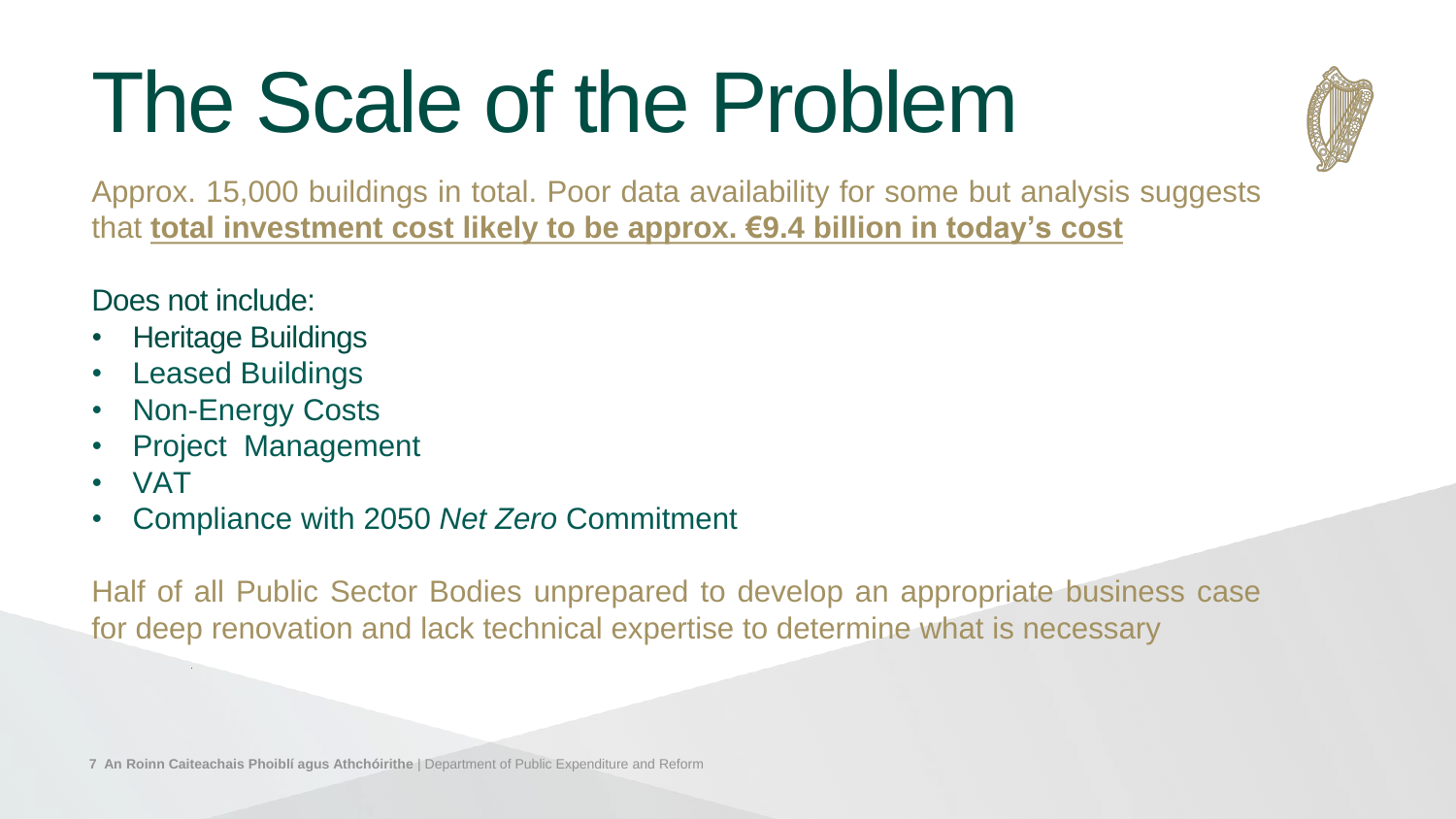





## Review of NDP Launched Tuesday – Open for feedback to January 2021 Purpose:

• *ensur thaeovrl fcapitl nvesmtplaned fortheu isat*

- $\triangleright$  Examine the overall level of investment planned Exchequer and State company;  $\triangleright$  Test whether that the proposed allocations to Departments and sectors is appropriate;
- and

 $\triangleright$  What needs to change to deliver more quickly on investment priorities.

Also within this review will be an assessment of the role of Public Private Partnerships & the use of EU funds such as the Recovery and Resilience Fund and ERDF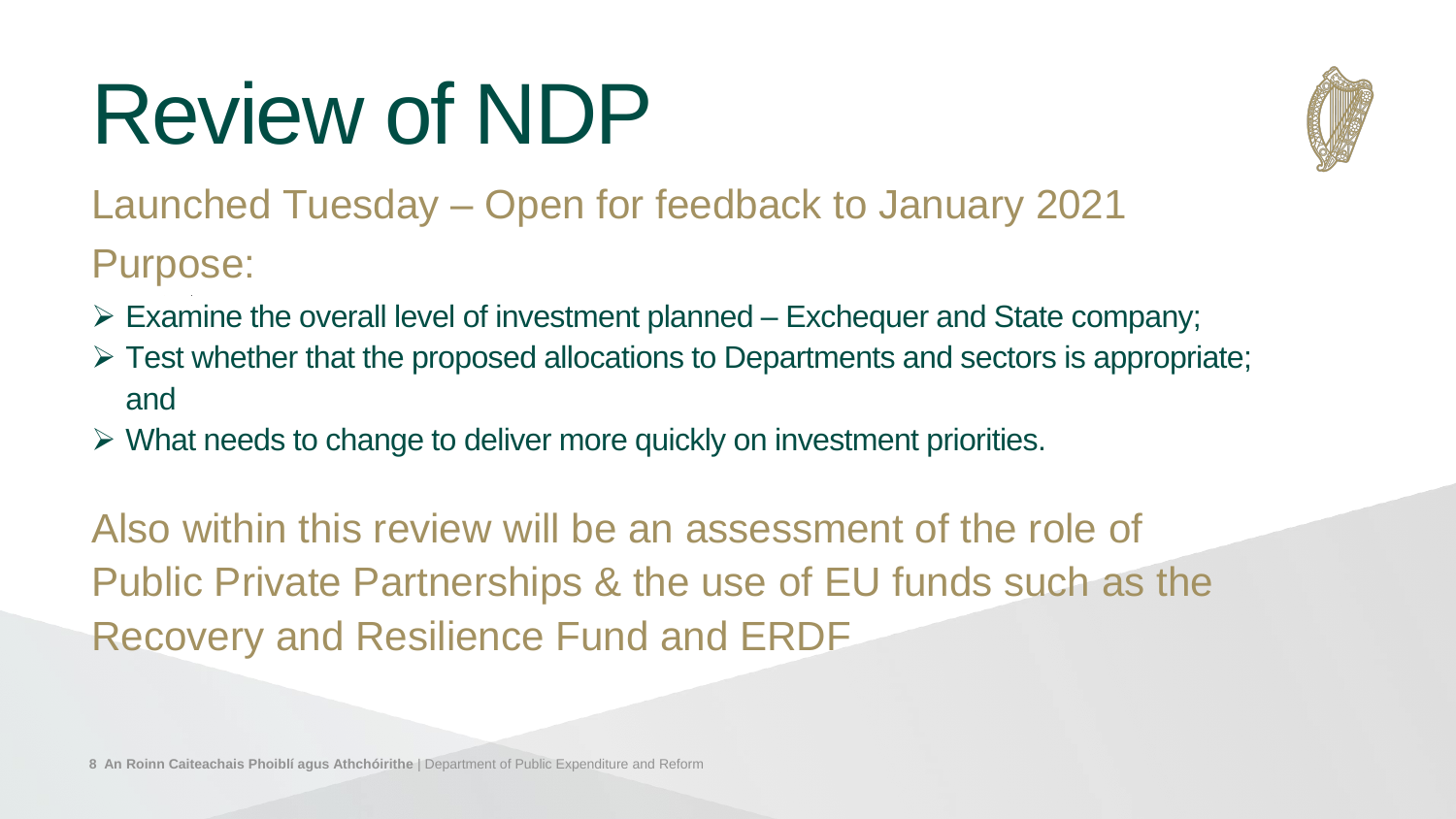## Public Private Partnerships in Ireland

Emerged as constraints on Exchequer resources were impeding capital investment in areas of critical infrastructure e.g. roads

Current Government policy is that *Value For Money* is the main driver for PPPs, with *risk transfer* forming an important element of that VFM

• *ensur thaeovrl fcapitl nvesmtplaned fortheu isat*







Arises from IMF PIMA recommendation that to score the total capital cost of a PPP against departments' capital envelopes to assess full fiscal impact gives a strong basis for comparing VFM against traditional procurement;

As a result, virtually no Public Sector use of PPPs and an ESCO market that is considered to be underdeveloped relative to EU norms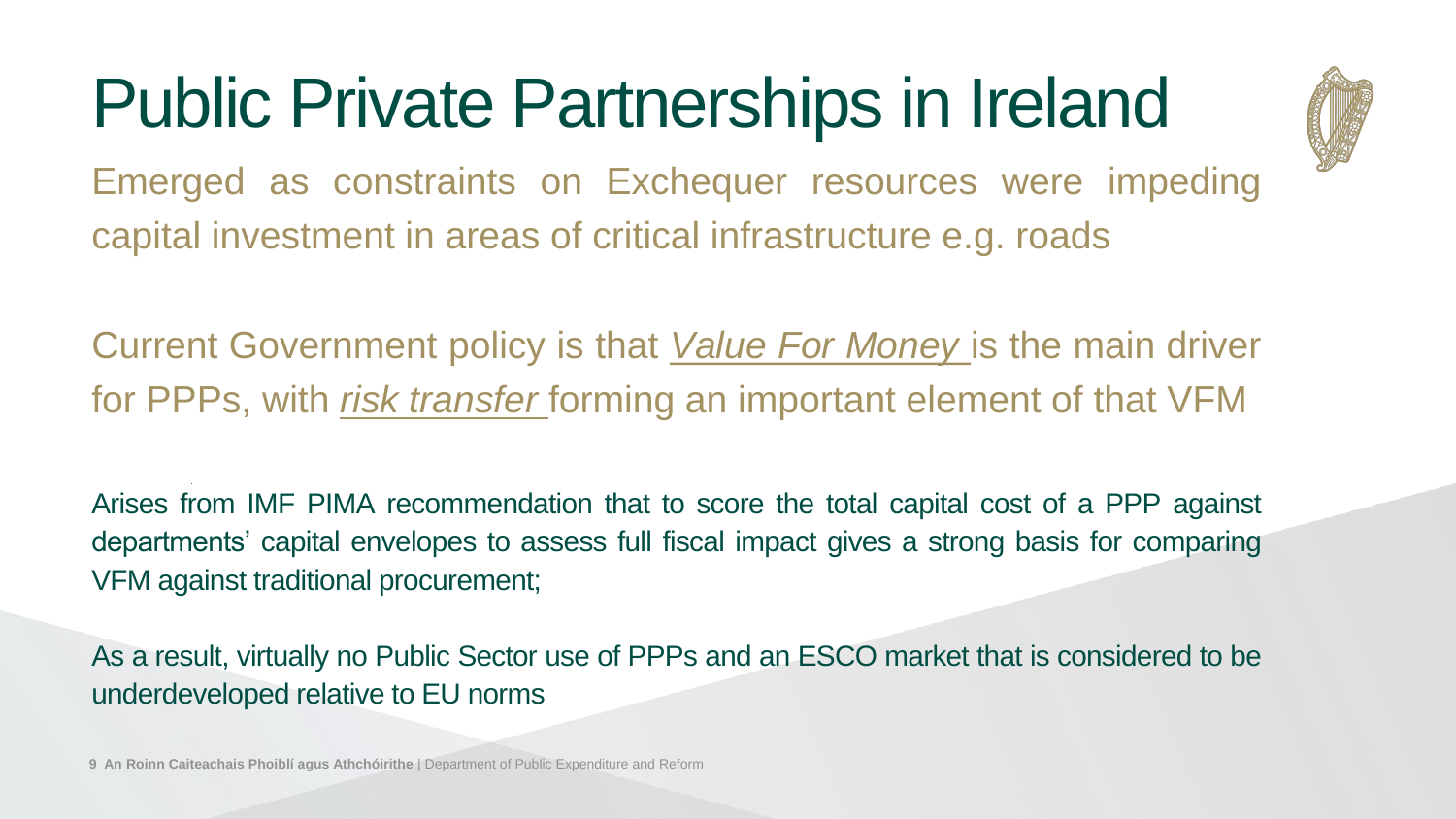





#### Review of PPPs

Is there a case for alternative treatment of Energy Performance Contracts?

#### Potential Advantages:

- Clear mismatch between cost of commitments and currently planned capital investments
- Appetite from the providers of capital for investments with long paybacks • Track record of successful PPP delivery – including examples of successful risk transfer to the private partner, where challenges have occurred.
- 

#### Possible Downsides:

- Loss of value for money for taxpayer
- Eurostat rules likely mean limited capacity for off-balance sheet financing
- Given current market capacity, risks of inflation
- Complexity legal, technical, accounting